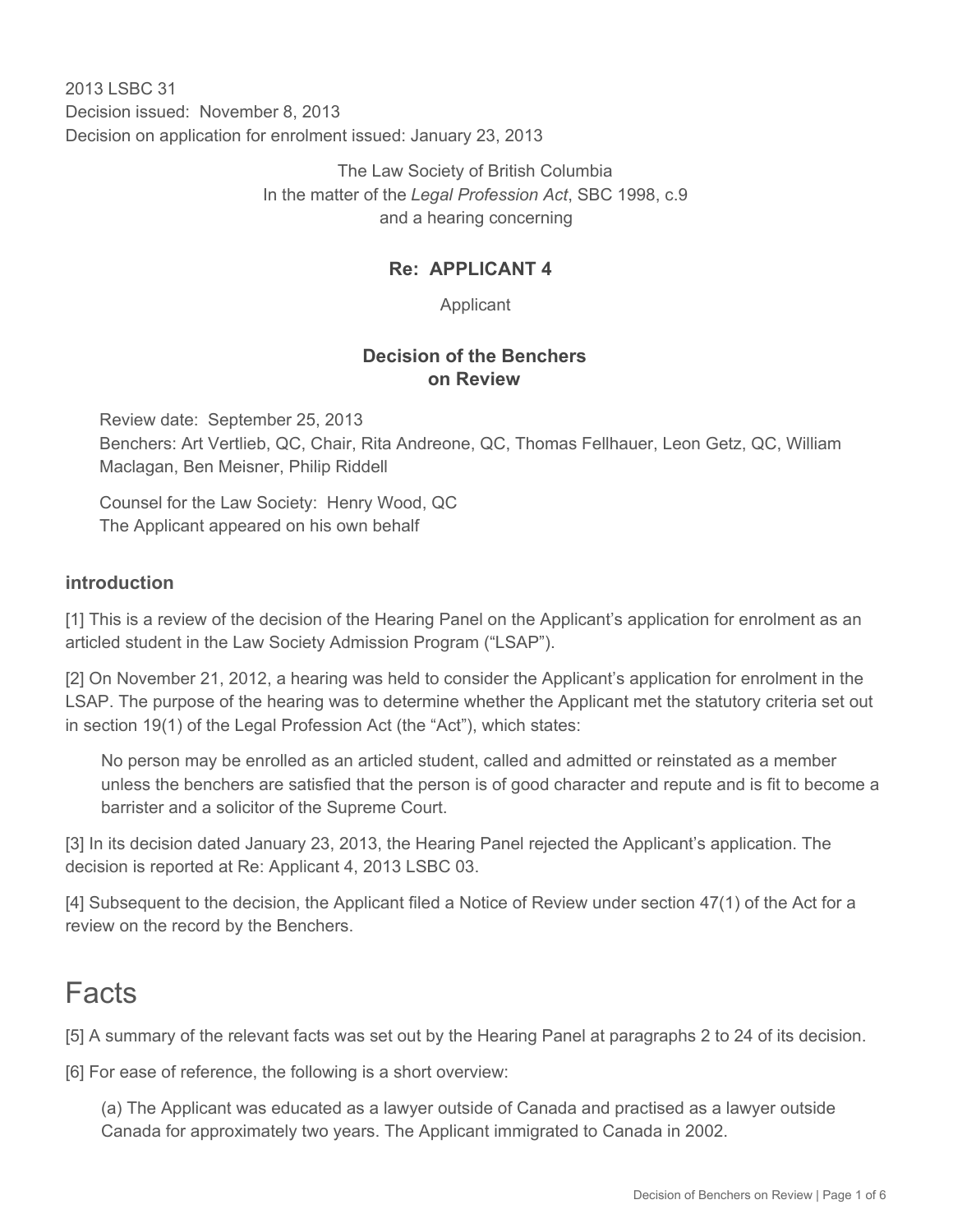(b) On January 2, 2007, the Applicant was involved in a hit and run accident. Later that evening, the Applicant was given a violation ticket for failing to remain at the scene of the accident and was charged with impaired driving and driving with a blood level in excess of .08. The Applicant spent the night in jail.

(c) The Applicant was not convicted of any of these offences.

(d) On February 28, 2011 the Applicant made an application for enrolment in the LSAP.

(e) During the period of April of 2011 to January of 2012, the Law Society and the Applicant corresponded with respect to the Applicant's application and, in particular, the details of the events on January 2, 2007 and the disposition of the related proceedings.

(f) The Applicant received a Certificate of Qualification issued by the National Committee on Accreditation of the Federation of Law Societies of Canada on November 29, 2011.

(g) The Credentials Committee of the Law Society referred the Applicant's application to a hearing panel on January 26, 2012.

(h) The Applicant has admitted that he initially lied to the police, but the Applicant's position was that he was not impaired and that, in respect of the hit and run accident, the other vehicle hit the Applicant's vehicle and then left the scene.

(i) The circumstances surrounding these events, the Applicant's disclosure of these events to the Law Society and the Applicant's credibility before the Hearing Panel were the focus of the hearing.

(j) As stated above, the Hearing Panel rejected the Applicant's application.

## **REQUEST TO ADMIT ADDITIONAL EVIDENCE**

[7] A review on the record under section 47(1) is a review of the decision of a hearing panel based on the materials and evidence that was before the Hearing Panel (the record). A review under section 47 is not a rehearing, and generally the parties are not able to present additional evidence.

[8] The Applicant applied to the Review Panel to admit 13 letters of reference that were not presented at the hearing. These letters were presented by the Applicant to the Review Panel and collectively marked as Exhibit "A" for identification.

[9] Section 47(4) of the Act and Rule 5-16(2) provide the Review Panel with the jurisdiction to hear evidence that was not part of the record if there are "special circumstances".

[10] The Applicant was unable to provide adequate reasons for the Review Panel to admit Exhibit "A" that would constitute "special circumstances" other than that he did not think they were necessary at the hearing.

[11] Counsel for the Law Society made submissions that the letters of reference should not be admitted.

[12] At the date of hearing the review, we reserved our decision as to whether or not we would admit the letters of reference.

[13] The central issue that was before the Hearing Panel was the issue of the character and repute of the Applicant. The hearing was the proper forum for consideration of character references since the Review Panel has no opportunity to question the writers of the letters of reference or to hear what information the writers were aware of prior to writing their letters.

[14] In the absence of evidence of special circumstances, as required by the Act, the application of the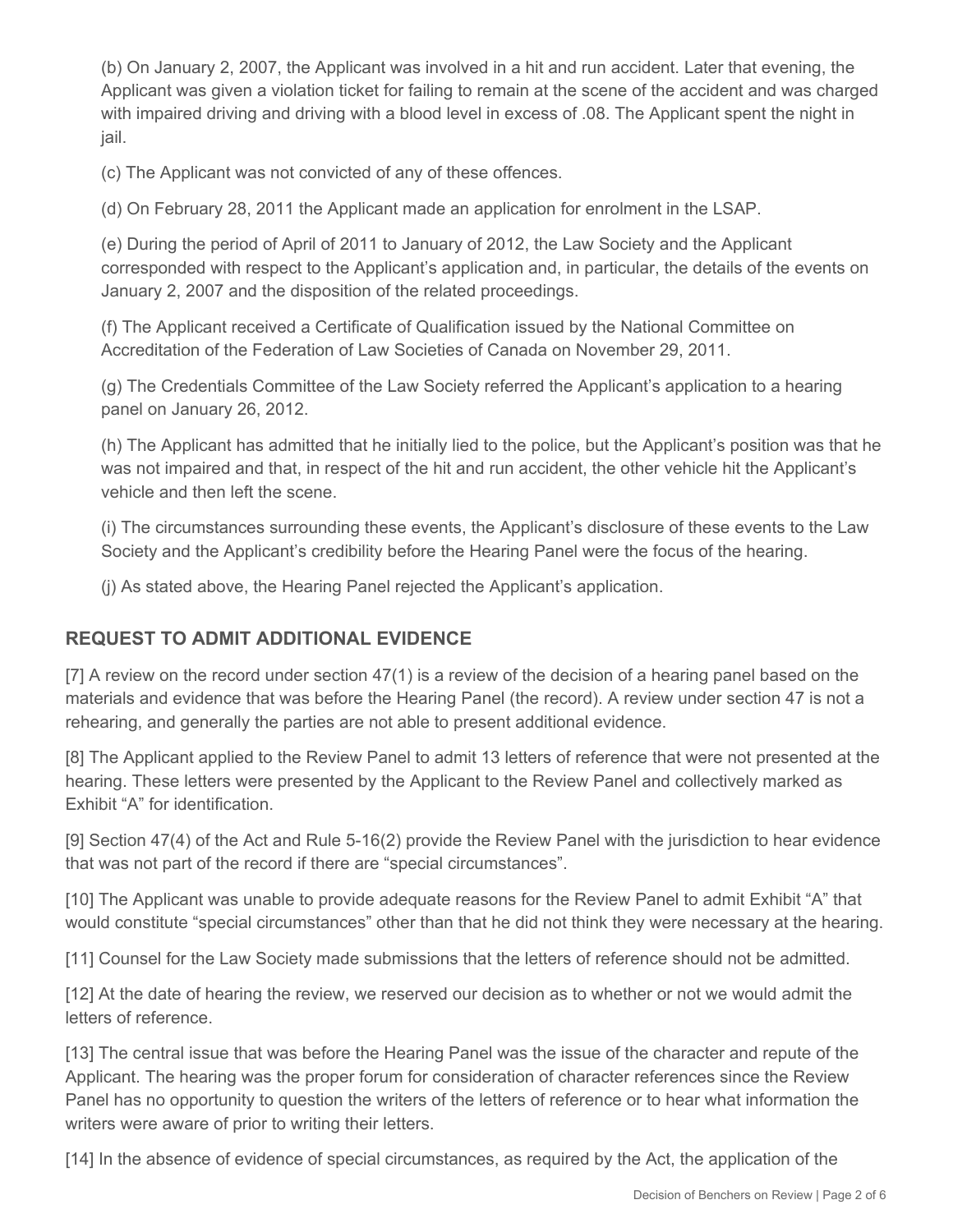Applicant to have letters of reference admitted is dismissed.

### **ROLE OF THE BENCHERS ON A REVIEW**

[15] The role of a Review Panel of the Benchers is not to have a rehearing of the evidence but rather to review the decision of the Hearing Panel through a review of hearing record.

[16] Under section 47(5) of the Act, after the hearing of the review under section 47, the Benchers may:

- (a) confirm the decision of the panel, or
- (b) substitute a decision the panel could have made under this Act.

#### **STANDARD OF REVIEW**

[17] The standard of review on a review by the Benchers under section 47 is correctness. The standard of correctness on a review by the Benchers is the appropriate approach, except where the panel has determined matters of fact based on viva voce evidence, as observed in *Re: Hordal*, 2004 LSBC 36:

[8] The test to be applied by the Benchers on a review under Section 47 has been stated to be "correctness". The applicability and parameters of this standard are described in Decisions of the Benchers in the cases of *Dobbin*, [1997] LSBC 27, *McNabb*, [1999] LSBC 2, and *Hops*, [1999] LSBC 29.

[9] In *Hops*, while considering the appropriate scope of review for "findings of proper standards of professional and ethical conduct", the Benchers adopted the language of the Honourable Mr. Justice Branca when he wrote in *Re: Prescott* (1971), 10 DLR (3d) 446 (BCCA), at 452:

The Benchers are the guardians of the proper standards of professional and ethical conduct. The definition in my judgment shows that it is quite immaterial whether the conduct complained of is of a professional character, or otherwise, as long as the Benchers conclude that the conduct in question is "contrary to the best interests of the public or of the legal profession". The Benchers are elected by their fellow professionals because of their impeccable standing in the profession and are men [and women] who enjoy the full confidence and trust of the members of the legal professional of this Province.

[10] It follows from that observation that the Benchers must determine whether the decision of the Hearing Panel was "correct", and if it finds that it was not, then the Benchers must substitute their own judgment for that of the Hearing Panel as is provided in Section 47(5) of the *Legal Profession Act*.

[11] There is a clear caveat articulated in the authorities to the general application of the correctness test in cases where the Hearing Panel has had the benefit of the viva voce testimony of witnesses and have had the opportunity to assess the credibility of those witnesses by observing their demeanor in the proceedings. In those cases the Benchers ought to accord some deference to the Hearing Panel on matters of fact where determinations have been made by a Hearing Panel on factual matters in dispute.

#### **BURDEN OF PROOF**

[18] The Law Society Rules set out the onus and burden of proof facing an applicant before a hearing of the Credentials Committee:

2-67 (1) At a hearing under this Division, the onus is on the applicant to satisfy the panel on the balance of probabilities that the applicant has met the requirements of section 19(1) of the Act and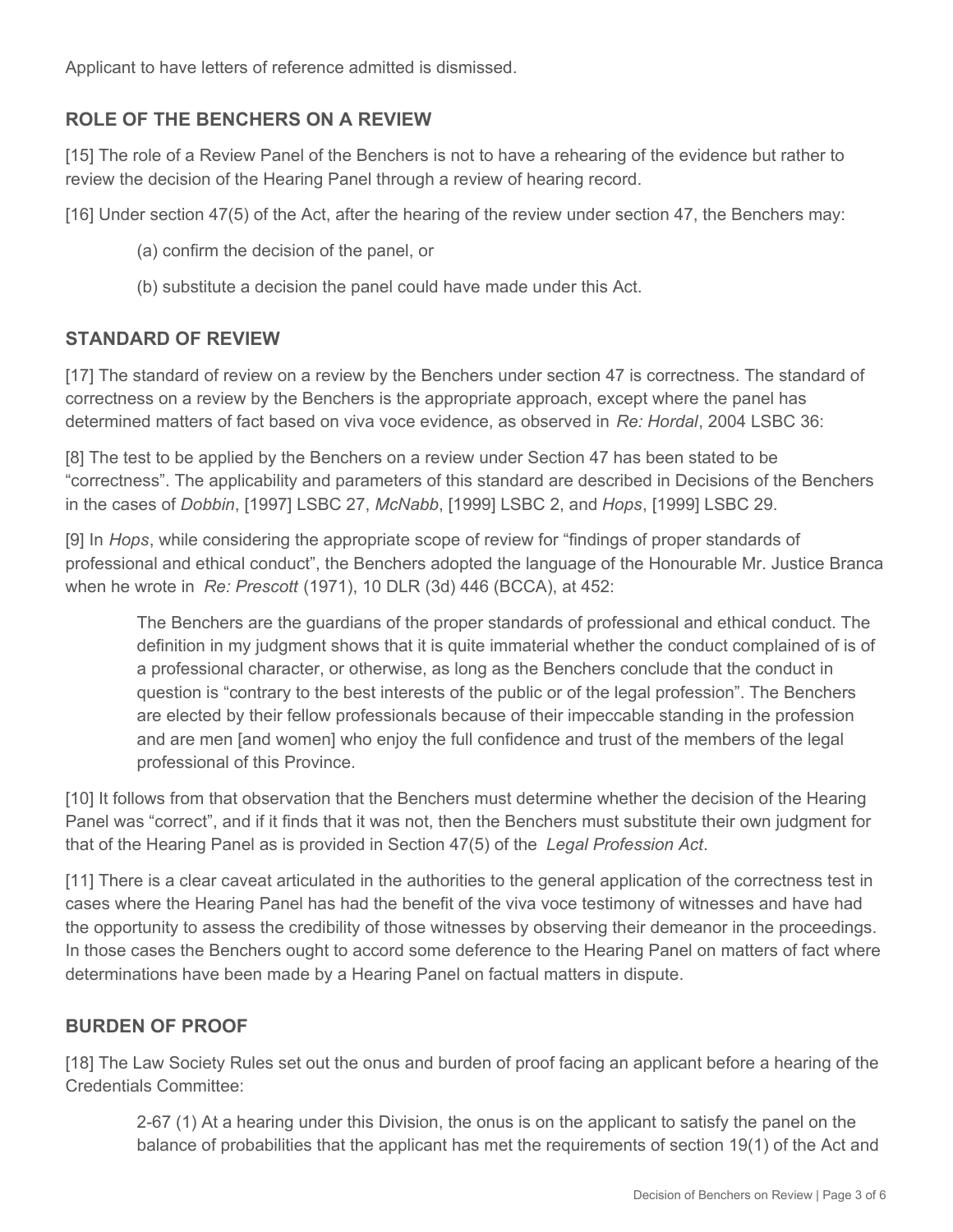this Division.

[19] This places the onus upon the Applicant to satisfy the Benchers on the balance of probabilities that he is of "good character and repute".

### **OVERRIDING CONSIDERATIONS**

[20] The object and duty of the Law Society of British Columbia is set out in section 3 of the Act:

"3 It is the object and duty of the society to uphold and protect the public interest in the administration of justice by

- (a) preserving and protecting the rights and freedoms of all persons,
- (b) ensuring the independence, integrity, honour and competence of lawyers,

(c) establishing standards and programs for the education, professional responsibility and competence of lawyers and of applicants for call and admission,

- (d) regulating the practice of law, and
- (e) supporting and assisting lawyers, articled students and lawyers of other jurisdictions who are permitted to practise law in British Columbia in fulfilling their duties in the practice of law."

[21] To carry out the object and duty of the Law Society of British Columbia, the Benchers are responsible for ensuring that applicants to the Law Society meet the character requirements set out in section 19 of the Act.

[22] A determination concerning an applicant for membership in the Law Society of British Columbia necessarily requires an evaluation of good character and repute and fitness to become a barrister and a solicitor of the Supreme Court of British Columbia. This assessment must be considered in conjunction with section 3 of the Act to uphold and protect the public interest by preserving the independence, integrity, honour and competence of lawyers. Accordingly, when assessing the criteria of good character, repute and fitness as specified in s. 19(1) of the Act, we must take into consideration the overriding objectives and duties of the Law Society to uphold and protect the public interest as set out in section 3.

#### **ISSUE**

[23] Was the decision of the Hearing Panel correct in this case?

# Decision

[24] We are of the view that the decision of the hearing panel was correct.

#### **REASONS**

[25] From the transcript of the hearing, it is evident that the Hearing Panel had considerable opportunity to hear from the Applicant and to ask questions of the Applicant and consider his responses.

[26] At paragraph 31 of its decision, the Hearing Panel identified the issues of concern:

(a) The Applicant lied to the police when initially asked about being involved in an accident.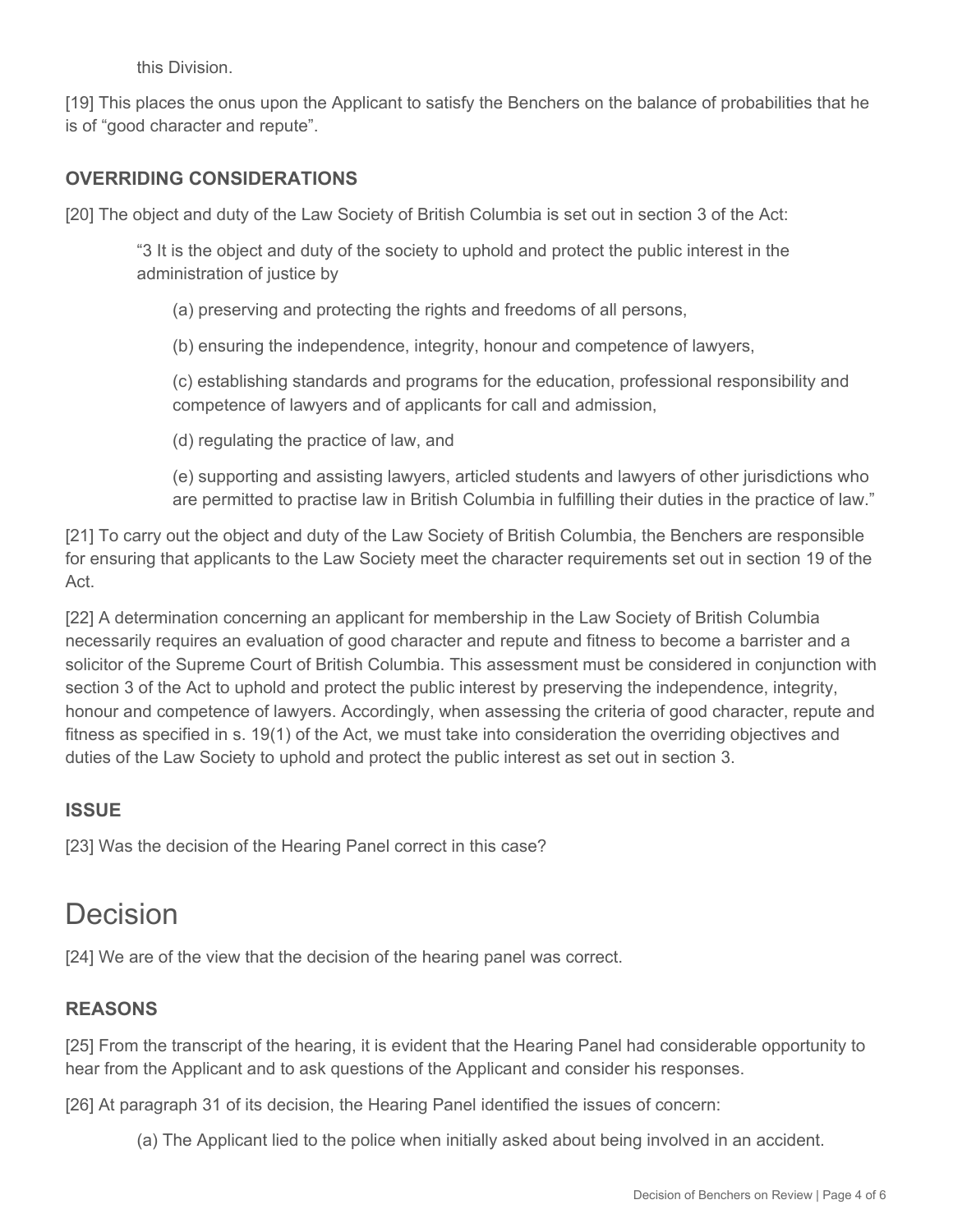(b) The Applicant lied to police when initially asked about drinking before driving.

(c) The Applicant's belligerent behaviour with the police.

(d) The Applicant's letter to the Law Society made in response to the Law Society's July 14, 2011 request in which he denied lying to the police about being in an accident or consuming alcohol.

(e) The Applicant's evidence before the Hearing Panel that the other driver was at fault and left the scene of the accident.

(f) The Applicant's evidence before the Hearing Panel that his statement made to the police that "every test will be failed" was meant to convey his confidence that he was not impaired.

[27] The Hearing Panel found that it was inexplicable as to why the Applicant would have lied to the police about his involvement in a hit and run accident if the Applicant was indeed the victim of that accident and was not impaired.

[28] The Hearing Panel found that the Applicant's explanation regarding the hit and run accident was inconsistent with the Report to Crown Counsel. According to the Report to Crown Counsel, the other driver called the police about 15 minutes after the accident occurred and provided a description of the Applicant's car and its licence plate number.

[29] The Applicant testified that the other car pulled in front of him, causing the accident, and then left the scene. In such a scenario, the Hearing Panel concluded that the other driver could not have seen his licence plate number.

[30] The Hearing Panel was also concerned about inconsistencies between the Applicant's behaviour and his testimony that he was not impaired. These inconsistencies included:

(a) making the statement "every test will be failed" after providing his first sample at the police station, which was 170 milligrams of alcohol per 100 millilitres of blood.

(b) the Applicant's explanation for saying that "every test will be failed" was that he thought that one beer and one or two ounces of drink could not impair a person, so the Applicant was confident that whatever test the police would use to check his impairment would fail.

(c) the Applicant's actions, comments and general demeanour at the police station were not the actions of a person confident that they had done nothing wrong.

[31] The Hearing Panel was also concerned about inconsistencies between the Applicant's evidence before the Hearing Panel and his response to the July 14, 2011 letter of the Law Society and the Applicant's response to the Hearing Panel with respect to those inconsistencies. The Hearing Panel found that his response to the Law Society constituted only a partial admission.

[32] The Hearing Panel was in the best position to assess the credibility of the Applicant. The Hearing Panel reviewed and considered the relevant jurisprudence. The Hearing Panel weighed and balanced consideration of the past behaviour of the Applicant against his efforts and achievements towards rehabilitation.

[33] We have considered the issues raised by the Applicant in his Notice of Review and his written submission. However, the Applicant has not convinced us that the decision of the Hearing Panel was incorrect.

[34] We reiterate that the standard for good character is a high one. The Hearing Panel quoted from an excerpt from the article by Mary Southin, QC (as she then was) entitled "What is 'Good Character'?" (1977)